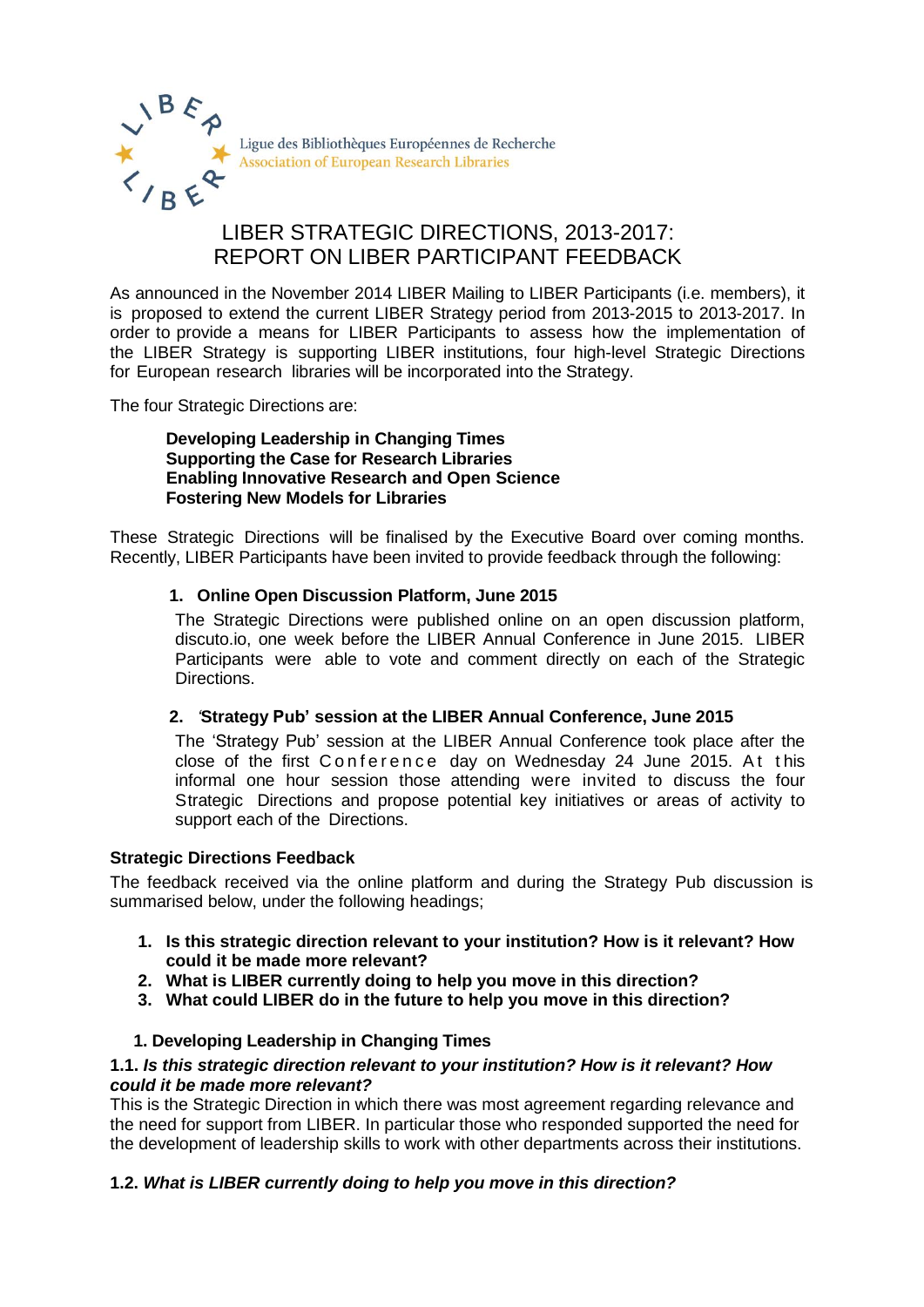Participants were very happy with the LIBER leadership development programme and the Journées for Library Directors but felt that more could be done to build on the networks created by these programmes.

#### **1.3.** *What could LIBER do in the future to help you move in this direction?* Suggestions were:

LIBER could set up leadership courses for leaders of research libraries (a café, conference, workshops on different topics, etc.)

LIBER should set up an Alumni Network of library leaders that would keep former leadership programme participants in touch with current leaders. Current leaders can learn a lot from former leaders. Participants also pointed out that leaders would like to discover trends and be innovative. In order to do this, they need a better connection with leaders in other professional environments.

# **2. Supporting the Case for Research Libraries**

### **2.1.** *Is this strategic direction relevant to your institution? How is it relevant? How could it be made more relevant?*

This Direction was also recognised as being extremely important for LIBER participants. In fact, participants requested that the term 'supporting' be changed to something more active. LIBER should be helping libraries to drive the agenda for the future of research and education. Rather than advocating for the 'existence of libraries', LIBER should advocate for the activities that research libraries are engaged in to support excellence in research.

# **2.2.** *What is LIBER currently doing to help you move in this direction?*

Participants noted that LIBER was strong on external advocacy on issues related to research but more work could be done to support individual institutions to advocate on their own behalf, e.g. for their collections (both physical and digital).

# **2.3.** *What could LIBER do in the future to help you move in this direction?*

LIBER should advocate more strongly for the importance of research collections, specifically for the humanities and cultural studies.

Participants would like to see a stronger interaction between LIBER and research communities, in the form of joint workshops, comparison actions, working together to keep the topic on the (political) agenda, etc.

LIBER could advocate more for access to knowledge (e.g. through its work in Open Science)

# **3. Enabling Innovative Research and Open Science**

### **3.1***. Is this strategic direction relevant to your institution? How is it relevant? How could it be made more relevant?*

Participants were in unanimous agreement about the importance of Open Science and the role LIBER has to play both in making the case for Open Science and in supporting LIBER Libraries in developing skills and services in this area. Open Science is an area where libraries can add value. Suggestions on areas to focus on were: including Open Science in the curriculum, developing new metrics, linking Open Science to open education, raising awareness. LIBER could also work towards developing a common definition of Open Science.

# **3.2.** *What is LIBER currently doing to help LIBER institutions move in this direction?*

Participants listed a range of activities from conference themes, topical workshops, facilitation of exchange of ideas, advocating for Open Science to the EU, and involvement and facilitating participation in relevant EU projects

# **3.3.** *What could LIBER do in the future?*

Participants would like LIBER to organise workshops throughout the year on Open Science in order to educate librarians and to have them exchange ideas (in co-operation with (young)